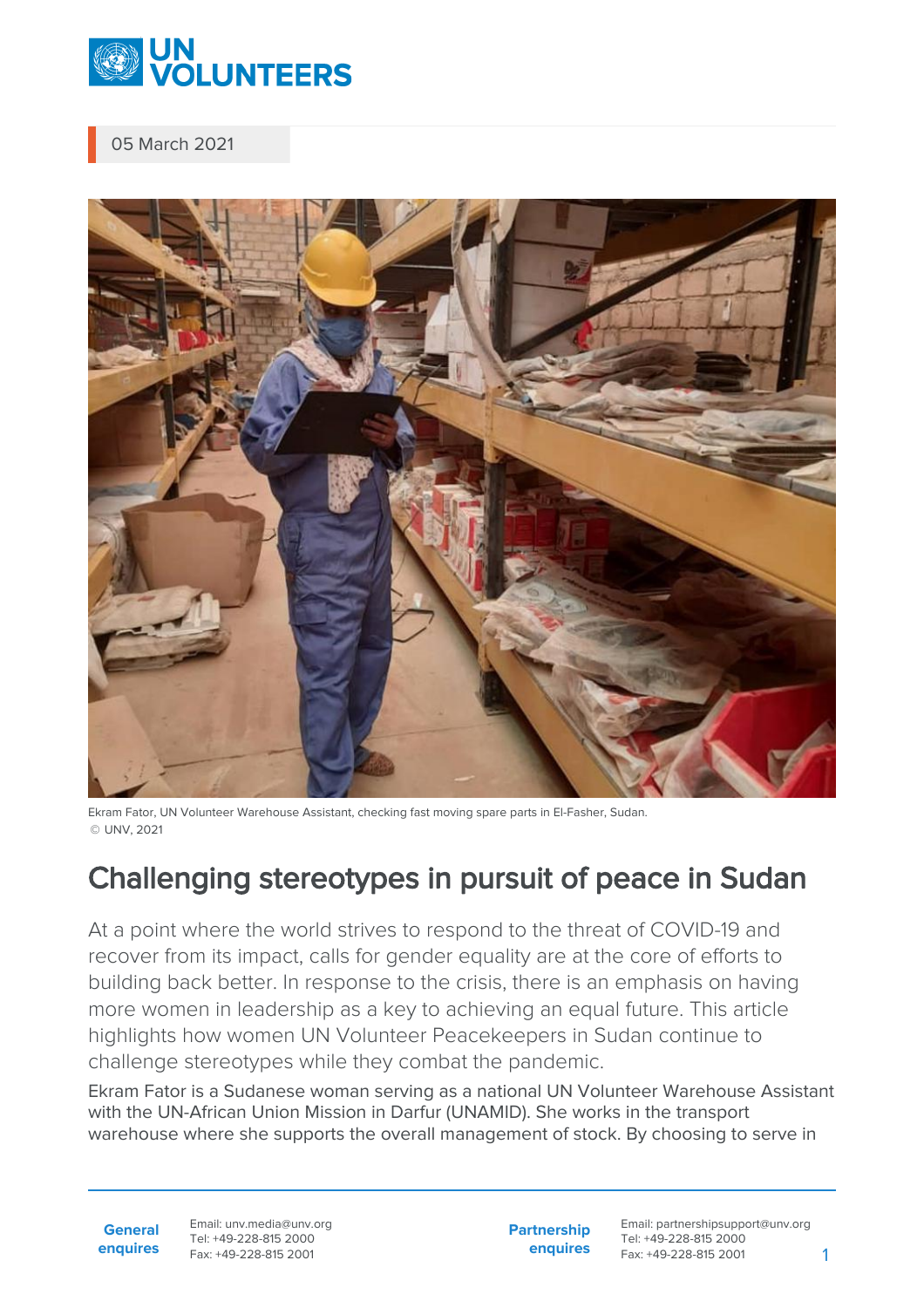

such a role, traditionally seen to be more fit for men, Ekram is breaking social barriers and challenging gender stereotypes.

 "Without women in leadership, women's empowerment cannot be pushed forward. Men can support by listening to women, advocating for their rights, and engaging with them," said Ekram when asked about necessary steps to promoting gender equality and women empowerment.

"I want young women to know that being a leader is not related to gender, race, or religion. A woman can become a great leader. A person's leadership ability should depend on their individual strengths and personality traits. However, in many cases, women aren't encouraged to take on leadership roles as often as their male counterparts," states Ekram Fator, UN Volunteer Warehouse Assistant with UNAMID, Sudan.

Serving in a field with a predominantly male workforce, Makida Engdawork, from Ethiopia, is currently supporting the UN Interim Security Force for Abyei (UNISFA) as a UN Volunteer Engineering Operations Support Officer. She manages construction projects within the mission's facilities, including pathways, drainage systems, road crossings, and installing steel culverts. Her role helps ensure that the mission's civilian and military personnel have access to water and electricity, in addition to supporting the mission in providing humanitarian assistance and responding to emergency health needs.

Makida says she is familiar with traditions and customs that hold women back in some communities. Therefore, advocating for non-discriminatory policies towards women is key to having a future where more women can assume leadership roles. "More women leaders are needed, particularly in societies where the contributions of women are undervalued. Men can play their part by putting their trust in women and giving them opportunities," she adds.

"Women have a power that lies in their souls. You need to focus on your goals and put in the work. The bigger the dream, the bigger the challenges. Women can do whatever men can do. Women like Angela Merkel, Jacinda Ardern and Oprah Winfrey are a testament to this. Believe in yourself, go forward, put your foot in this world and achieve your goal and say I won!" explains Makida Engdawork, UN

**General enquires** Email: unv.media@unv.org Tel: +49-228-815 2000 Fax: +49-228-815 2001

**Partnership enquires**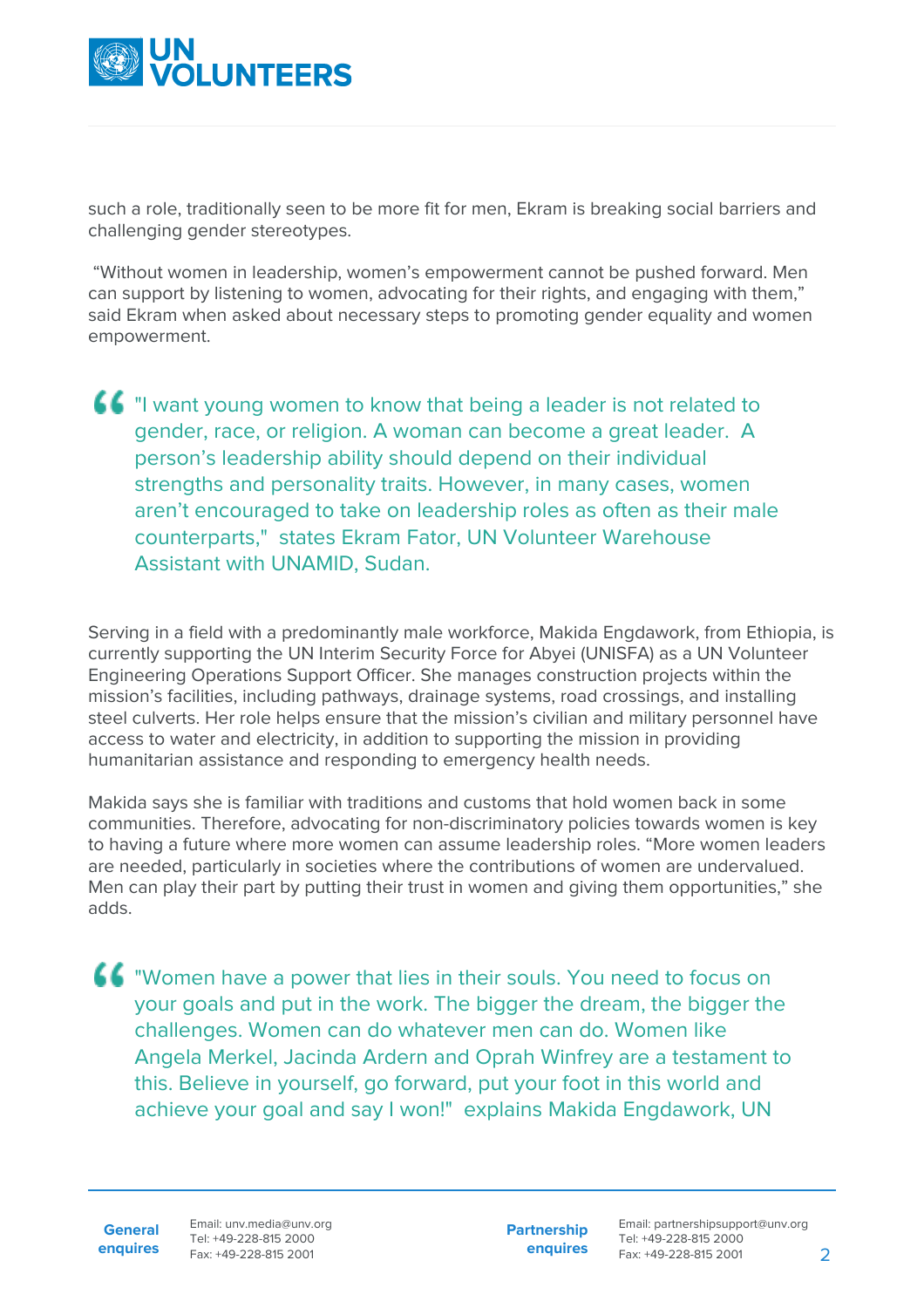

## Volunteer Engineering Operations Support Officer with UNISFA, 66 Abyei.

For Anggerik Masthanm, from Malaysia, who serves as a UN Volunteer Nurse with UNISFA, the COVID-19 outbreak presented an unprecedented challenge, one which she chose to proactively rise to. Witnessing the heightened stress levels and the suffering of patients who had contracted the virus motivated Anggerik to learn more about caring for COVID-19 patients and those affected by it. She enrolled in a contact tracing course and subsequently became part of the Contact Tracing and Surveillance Committee within the Abyei mission. This experience made her realize that patients just needed to feel comforted and to have someone to talk to.

Misconceptions and gender stereotypes are also present in Anggerik's own explanation of why women are underrepresented in leadership. Women are not viewed as having the qualities necessary to become leaders. Thus, "breaking gender stereotypes is critical to having more women in leadership," she argues.

Like Ekram and Makida, Anggerik believes that men have a major role to play.

"Men can help by making sure women get the credit they deserve for their contributions. Men must also confront their biases and speak up for female colleagues who get interrupted when sharing their ideas. Moreover, men can guide and mentor women on how they can put their name forward for assignments and promotions." states Anggerik Masthan, a UN Volunteer with UNISFA, Abyei.

"Every small step you take brings you closer to your dreams. Practice resilience, be bold, and work proactively towards reaching your goals. Don't wait to be seen. Present yourself and dare to be different. And remember: the sky is the limit!" concludes Anggerik.

## Arab States

## • International Women's Day

**General enquires** **Partnership enquires**